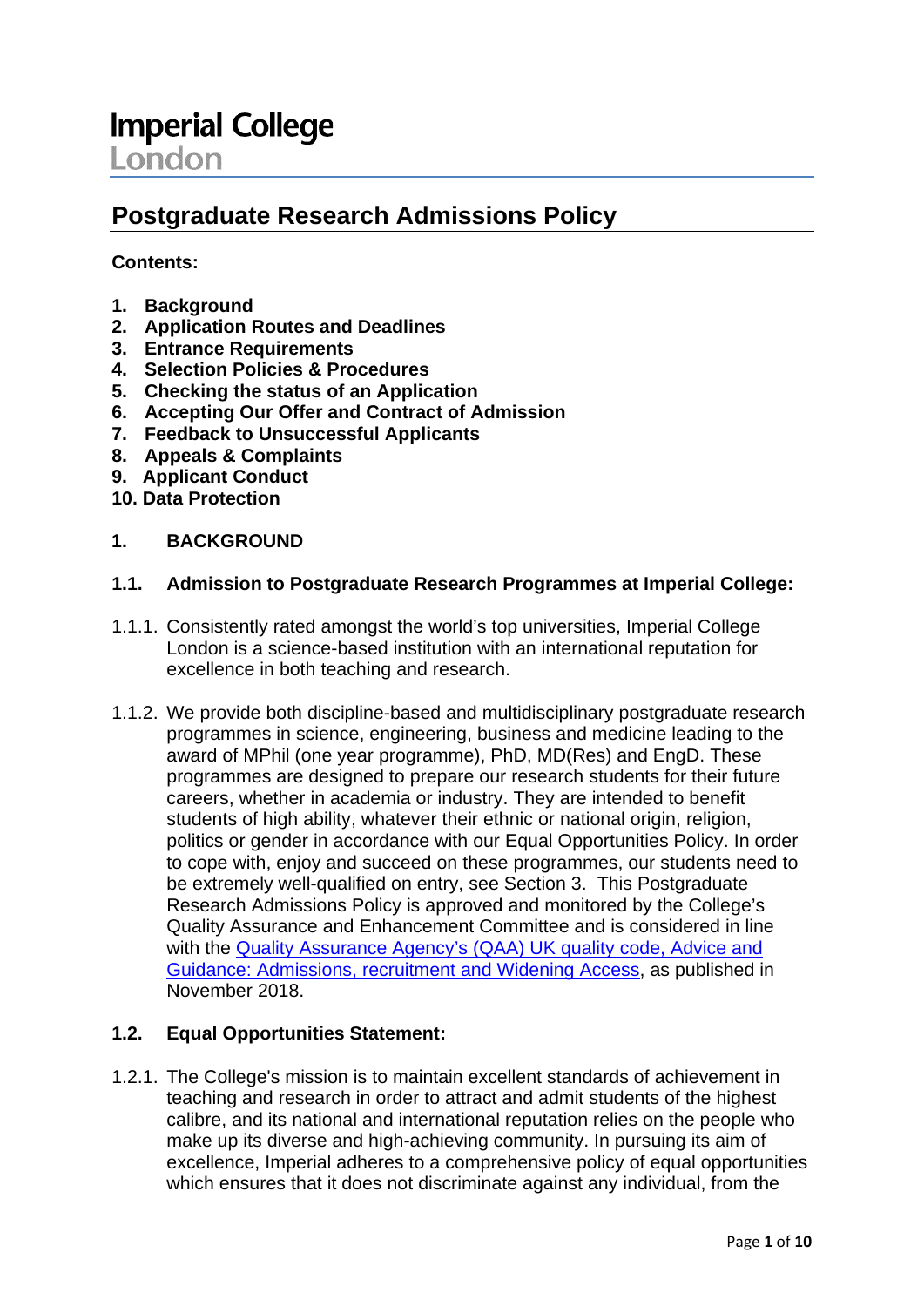first point of contact through to graduation. Selection for entry is based on consideration of academic ability, motivation for study, interest in the subject area and the potential both to benefit from the experience and to contribute to College life. All applications are considered and evaluated on the basis of individual potential.

# **2. APPLICATION ROUTES AND DEADLINES**

## **2.1. How to Apply:**

2.1.1. All applications for admission to our postgraduate research programmes should be submitted online via the College website: [www.imperial.ac.uk.](http://www.imperial.ac.uk/) Receipt of an application will be acknowledged, following which an initial assessment will be made by Admissions. The application will then be forwarded to the relevant Department which will consider suitability for a place. Applicants may be considered for two programme/research choices in one application round and these may be considered in parallel (i.e. simultaneously).

## **2.2. When to Apply:**

2.2.1. Those wishing to study for a research degree can apply at any time in the year. The majority of research students start at the beginning of October, but an applicant can be admitted at any point in the year. Applicants are advised to consult the departmental website for information regarding the research interests of the Department and to make contact with a potential supervisor before making a formal application. International applicants should note that obtaining a visa can be a lengthy process and should ensure that they allow enough time to fulfil immigration requirements before the start date of their formal registration with the College.

#### **3. ENTRANCE REQUIREMENTS**

#### **3.1. Academic Requirements:**

- 3.1.1. We welcome applications from those who already possess the required qualifications or those who expect to obtain them before the research degree programme commences. Candidates will be required to have satisfied both the College general entrance requirements and the individual research programme requirements before they can join their chosen degree programme. Applicants should consult the individual departmental web pages on [www.imperial.ac.uk](http://www.imperial.ac.uk/) for more specific guidance. The following paragraph outlines the College's minimum general entrance requirements for entry to our postgraduate research degree programmes:
	- The College normally requires at least an upper second class honours degree **and** a Master's degree from an approved UK university / institution, or degrees approved by the College as of comparable standards awarded by recognised overseas universities / institutions in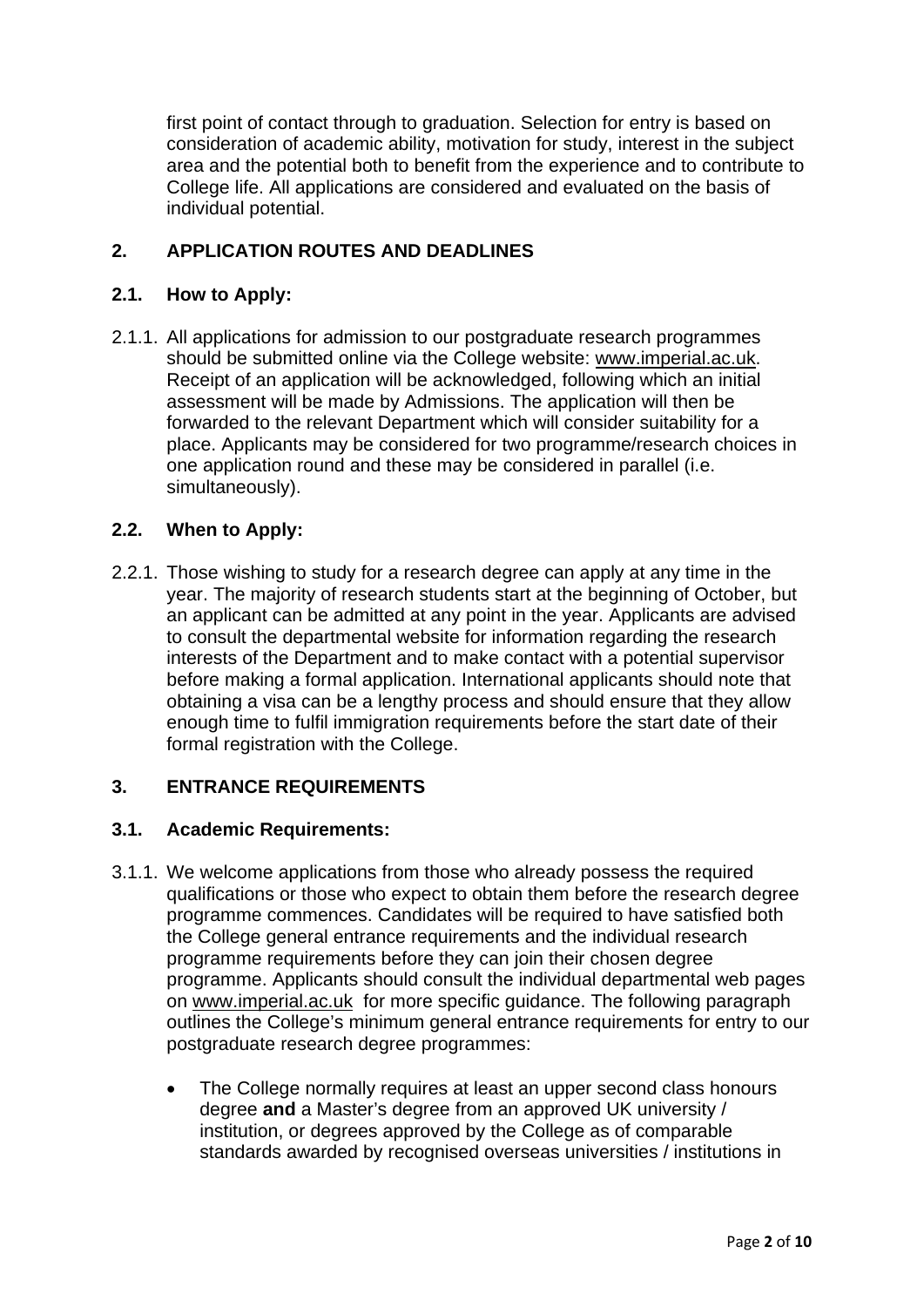subjects deemed appropriate for the programme to which admission is sought**.**

OR

• An MSci or MEng degree awarded with at least upper second class honours.

OR

• A qualification at FHEQ Level 7 such as; a registrable qualification in Medicine **or** a Master's degree, awarded by an approved UK university / institution, or qualifications approved by the College as of comparable standards awarded by recognised overseas universities / institutions in subjects deemed appropriate for the programme to which admission is sought.

OR

- A professional or other qualification obtained by written examinations and approved by the College for admission.
- 3.1.2 The Senior Directorate of Academic Registrar, Director of Marketing, Recruitment and Admissions and Head of Admissions, are responsible for publishing clear and definitive guidance to departments regarding the comparability of international qualifications and academic standards. This guidance will be reviewed annually based on best practice and established sector norms.

## **3.2. Special Cases**

3.2.1. The College will consider applications where the individual's qualifications are at the required level, but where the grades achieved do not meet the College's normal minimum entry requirements. In such circumstances, it will be at the discretion of the admitting Department to make a special case, which will only be valid for someone who has considerable work experience that compensates for the degree grades being below the minimum requirement. If the Department wishes to offer a place to such an applicant, the Programme Director will make a case to the Director of Postgraduate Studies (or department equivalent) for consideration. Once a decision has been made it will be conveyed to the Programme Director and department administrator, who will submit the decision to Admissions for approval. Subject to these requirements being fulfilled, Admissions will then issue the offer.

## **3.3. Admission with Advanced Standing**

- 3.3.1. Research degree students may be permitted to register with advanced standing where approval is gained to:
- a) transfer their research degree registration status from another university / institution to Imperial College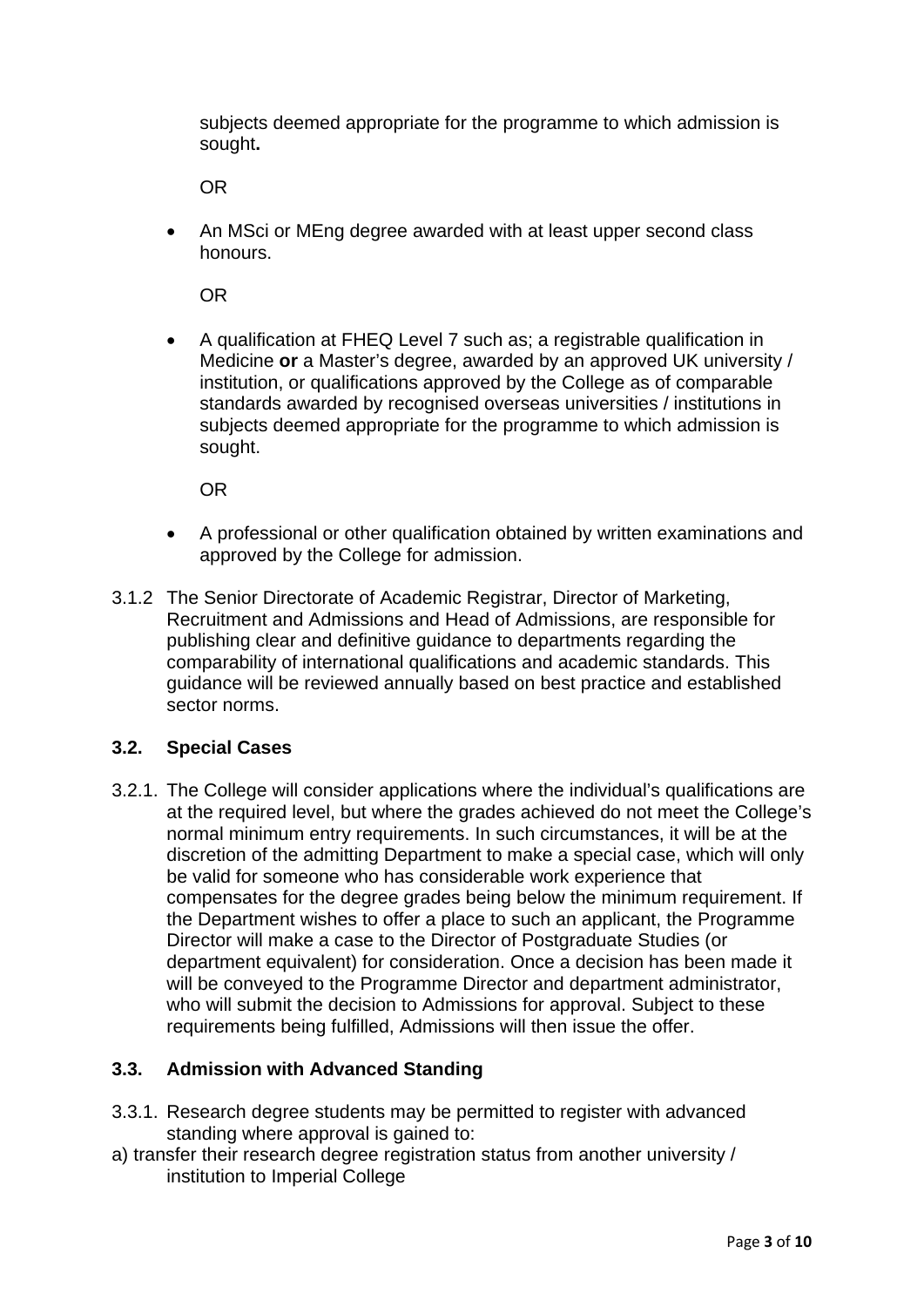- b) recognise accreditation of prior (experiential) learning undertaken as an Imperial employee/staff member
- Applicants accepted under the above arrangements will register with curtailed registration periods, but are required to follow a programme of study at the College of not less than 12 months (full-time mode of study) or 24 months (part-time mode of study). For further details see the Admission with Advanced Standing for Doctoral Students Policy [Insert link here to new/updated policy]

#### **3.4. English Language Qualifications:**

- 3.4.1. All programmes in the College are taught in English. To obtain maximum benefit from studies at the College **all** students must fulfil the College minimum English general entry requirement (referred to in the published English requirements as the Standard Level) from a College approved test. Some Departments may:
	- A) Operate a Departmental English entry requirement above the College minimum (referred to in the published English requirements as the Higher Level). Applicants should view the departmental pages for specific information regarding the required English level.
	- B) Not accept the 'exemptions' to English entry requirements published by the College.
	- C) Not accept the College's pre-sessional English programme as a route to fulfilling the English entry requirement.
- 3.4.2. Students coming to the College for postgraduate study must normally have a minimum of grade B (pre 2017) or grade 6 (post 2017) in GCSE English Language or an acceptable alternative English Language qualification accepted by the College before admission can be confirmed.
- 3.4.3. Overseas applicants for whom English is not the first language must provide evidence of a satisfactory command of English before commencing the programme. Full details of our English language requirements can be found here:

[www.imperial.ac.uk/study/pg/apply/requirements/english/](http://www.imperial.ac.uk/study/pg/apply/requirements/english/)

- 3.4.4. In addition to the above, students will also be assessed by the College's Centre for Academic English after they have registered and arrived at the College. After this assessment, students may be required to attend internal classes (free of charge), and may also have a further assessment as an integral part of their studies. This is to ensure that they are able to carry out their research successfully, are properly prepared to write the thesis and are able to defend it in the viva voce examination.
- 3.4.6. Overseas applicants who meet the English entry requirements, but who would like to improve their confidence in English are recommended to undertake the College's pre-sessional English programme prior to commencement of their research programme at Imperial. Once enrolled at Imperial, they may wish to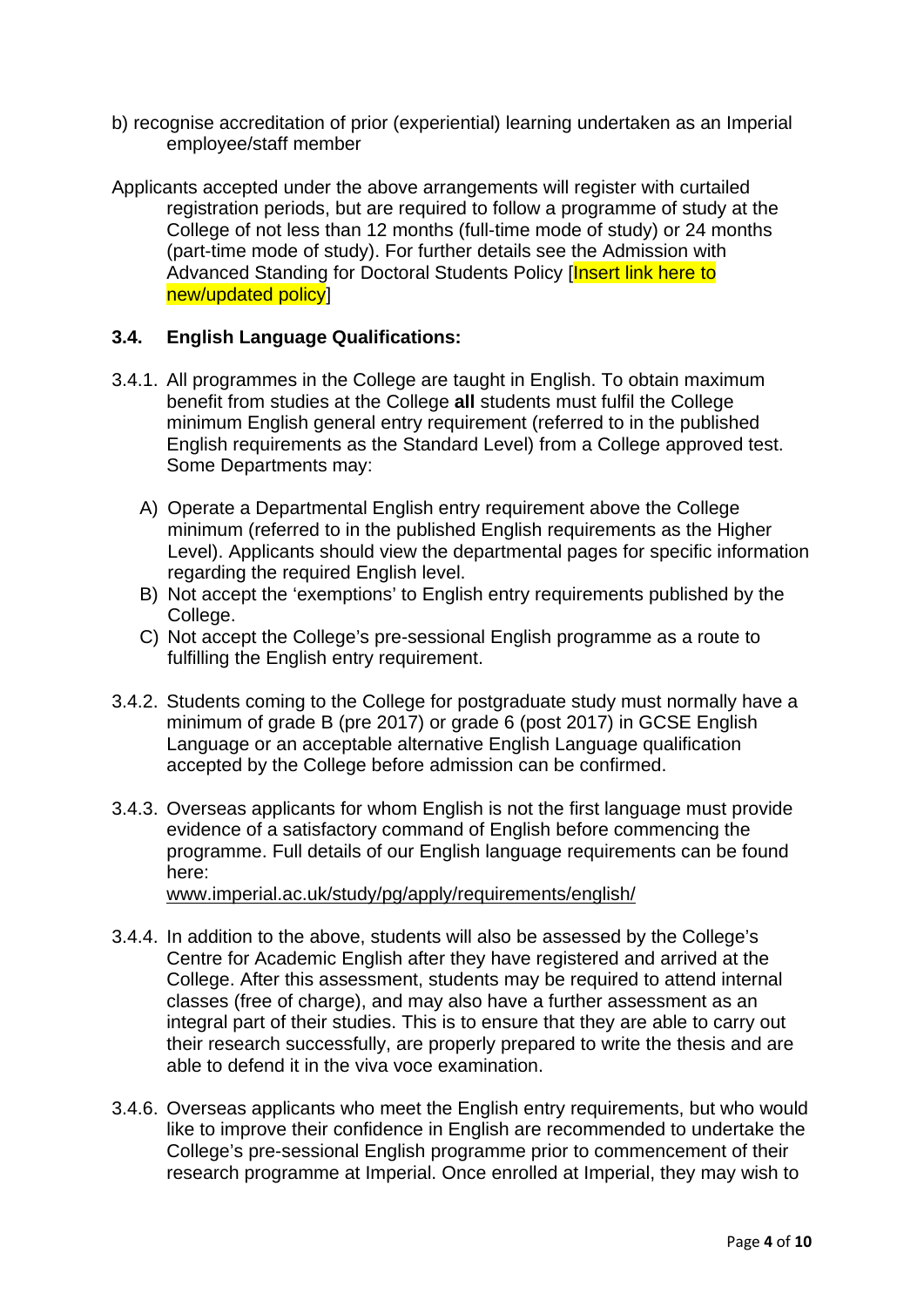attend in-house language classes which are available free of charge to all non-native English speaking students.

# **4. SELECTION POLICIES & PROCEDURES**

#### **4.1. Timetabling of Selection:**

4.1.1. Selection for research programmes occurs throughout the year and all applications are given careful consideration. Some programmes may have specific deadlines, for example when combined with a one year Master's programme. Some Departments and schemes will restrict applications to particular times, either due to funding requirements or because the students are all admitted at a specific time. Students should look at the Departmental websites or the websites relating to that particular scheme for detailed information.

#### **4.2. Selection Criteria:**

4.2.1. While the specific selection criteria vary by research programme there are however, certain general points which are equally applicable to all departments.

#### **(i) Interviews**

4.2.2. All applicants must be interviewed before a formal offer of admission is made. This interview must be conducted by at least 1 and normally 2 members of staff in addition to the Director of Postgraduate Studies or the Head of Department or nominee. Interviews may be conducted as a video conference or teleconference if it is not possible for the candidate to visit the Department. Further information about an individual Department's interview processes, including its policy and practice on interviewing applicants based overseas are detailed on the individual departmental websites.

#### **(ii) The References**

4.2.3. References can be an important additional source of information of an applicant's suitability for study, experiences to date and verification of credentials for Selectors consideration. This may assist Selectors in determining who is called for interview and in determining whether an offer is made. The assessment of previous academic performance is of particular value, as are indications of the strength of an applicant's motivation to study the chosen subject at higher degree level. A professional reference can also be of use in establishing an applicant's postgraduate career development and is a requirement for certain programmes which stipulate relevant experience as an entry requirement. Departments reserve the right to process an unsuccessful outcome on an application prior to the receipt of references, where in their academic judgment the receipt of acceptable references would have no bearing on that outcome. A referee's judgement on an applicant's English language competency for study at the College is beyond the purview of the reference and will not be considered, as this formal admission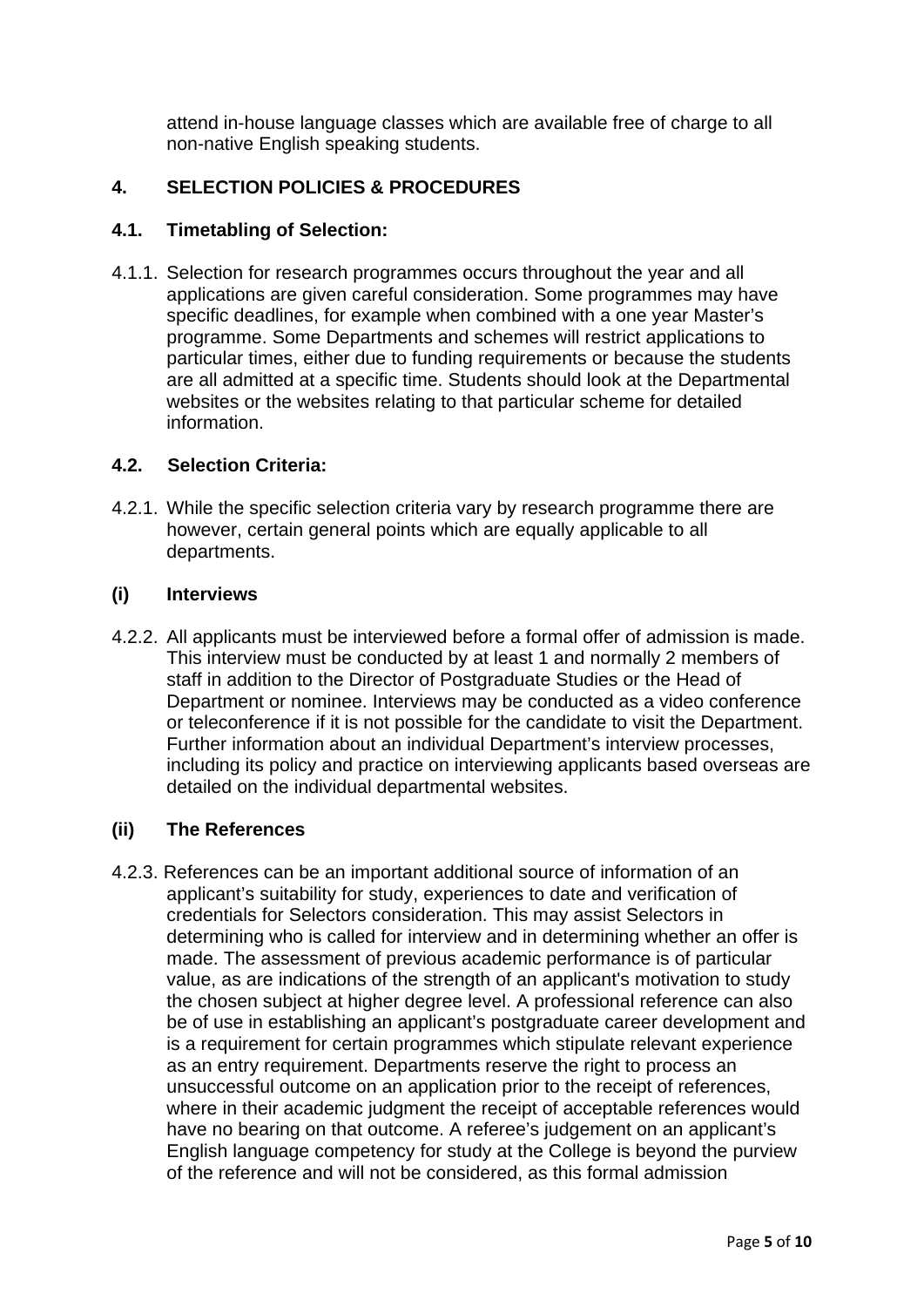requirement must be satisfied in accordance with 3.4 of this policy. Additionally, any reference provided to the College will be considered data owned by the referee and not the applicant. As such, references are provided confidentially and will not be supplied or made available to an applicant, either directly, or under personal or subject access request.

## **(iii) The Research Topic and Supervision**

4.2.4. In order to assist in the processing of applications applicants should identify the research area (and if appropriate, specific project) and the Department in which they wish to work. They should also include the name of their potential supervisor if they have already been in contact with an academic member of staff and reached an agreement about a suitable topic.

## **(iv) The Supporting Statement**

4.2.5. The supporting statement should outline; the motivations for applying for the area of research, relevant academic and professional experience to date, interests, future career aspirations, as well as the ability to gain from and contribute to the College community

## **4.3. Applicants with Disabilities:**

- 4.3.1. The College's policy is to consider all applications solely on academic grounds. However, any reasonable adjustments that may be necessary will be put in place to enable all students to compete on an equal basis. It is important therefore that the College is informed of any disability well in advance so that early discussion can take place to determine the reasonable adjustments that it may be possible to put in place. Every effort is made to ensure that our research programmes are accessible, but occasionally, due to the nature of the programme competency standards, it may not be possible to make the necessary adjustments to enable an individual candidate to undertake a particular research programme. We therefore encourage those with disabilities to contact us as early as possible and preferably before making an application, indicating the research area they are interested in together with the nature of the disability so that a meeting can be arranged to discuss any adjustments that may need to be made. The Disability Advisory Service (DAS), works closely with the Registry, the Student Accommodation Centre and academic departments to provide a variety of support initiatives that enable students to access their studies successfully. The Disability Advisers are available to discuss on a confidential basis any issues of concern which people with disabilities may have and can advise on necessary documentary evidence that may be required.
- 4.3.2. More information can be found here: <http://www3.imperial.ac.uk/disabilityadvisoryservice>
- 4.3.3. In accordance with the Equality Act 2010 the College's Disability Equality Scheme is available at: <http://www3.imperial.ac.uk/hr/equality/disability/disabilityequalityscheme>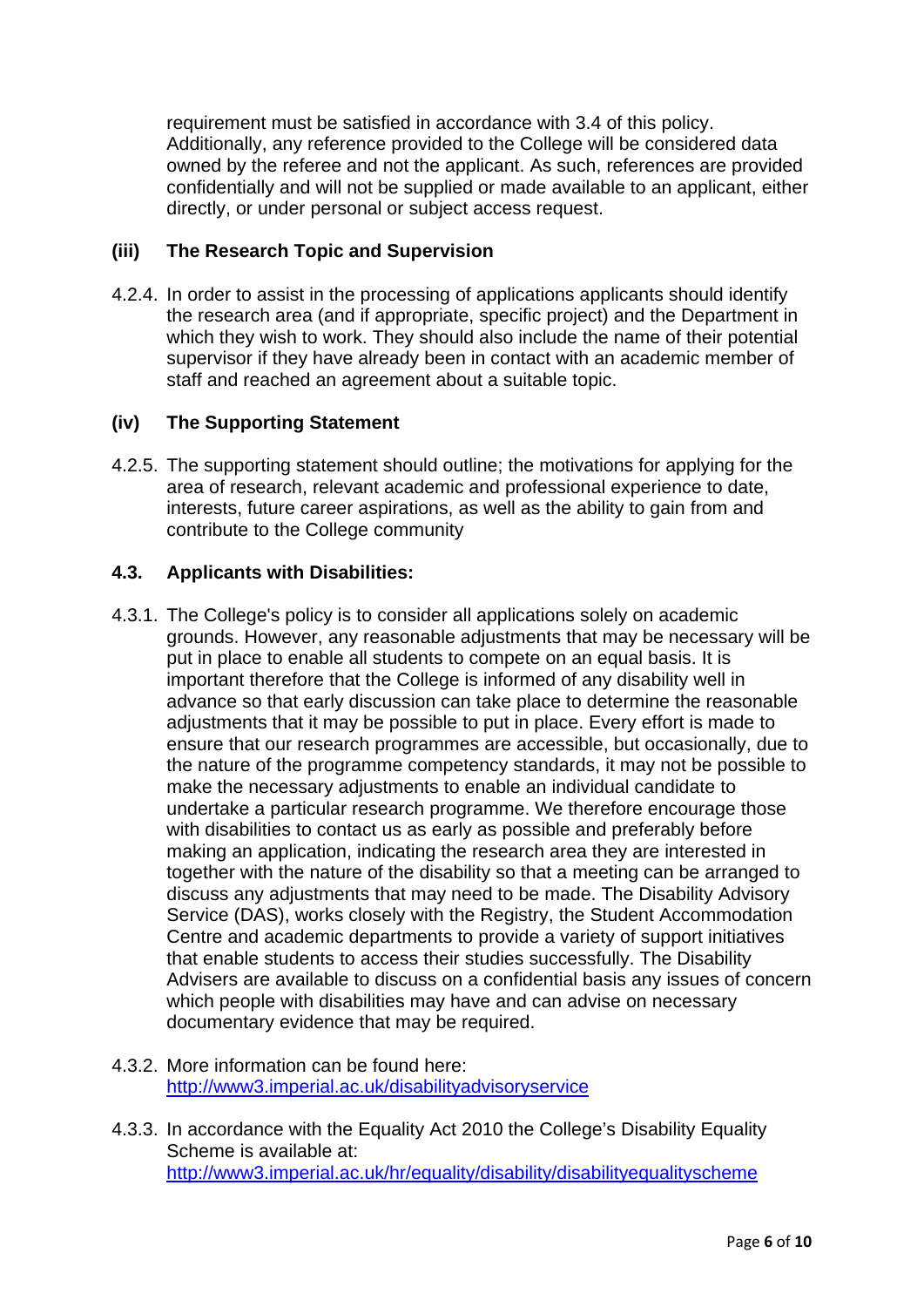This document can also be made available in ordinary or large print. Should a Braille or taped version be required this can also be arranged on request.

## **4.4. Criminal Convictions:**

- 4.4.1. All initial decisions on an applications are based on the entry and selection requirements of the programme. Applicants who are made offers of admission to the College and who indicate their intention to accept that offer of admission will be required to declare whether they have any relevant unspent criminal convictions. While the College does not wish to penalise individuals with a criminal conviction the College does have a duty of care to its community and there may be occasions when an academically suitable applicant may be denied enrolment at the College or have an offer of admission withdrawn. Any such cases will be reviewed by a panel of staff as set out in the Policy for Admission of Ex-Offenders.
- 4.4.2. The relevant Policy for the admission of applicants who disclose a criminal conviction can be found here:

[http://www.imperial.ac.uk/about/governance/academic-governance/academic](http://www.imperial.ac.uk/about/governance/academic-governance/academic-policy/admissions/)[policy/admissions/](http://www.imperial.ac.uk/about/governance/academic-governance/academic-policy/admissions/)

## **5. CHECKING THE STATUS OF AN APPLICATION**

5.1. The acknowledgment email sent to applicants following receipt of the application contains information regarding how to track your application via the College's online system.

#### **6. ACCEPTING OUR OFFER AND CONTRACT OF ADMISSION**

- 6.1. All offers for a place on postgraduate research programme are transmitted electronically via the College's applicant portal, subject to the details outlined in 5.1. Any offer of a place made by the College is made on the basis of the applicant's:
	- Acceptance of the College's rules and regulations as published and amended from time to time. Acceptance of the following statement: *The College prospectus and website describes the programmes offered by the College. Further documents describe the educational services offered by the College, the regulations governing the conduct of students and details of registration and assessment. Further details can be found at [http://www.imperial.ac.uk/students/terms-and-conditions/.](http://www.imperial.ac.uk/students/terms-and-conditions/) The College takes all reasonable steps to provide the educational services described in the prospectus and in the documents listed, but it does not guarantee the provision of such services. Should industrial action or circumstances beyond the control of the College interfere with its ability to provide educational services, the College undertakes to use all reasonable steps to minimise any resultant disruption.*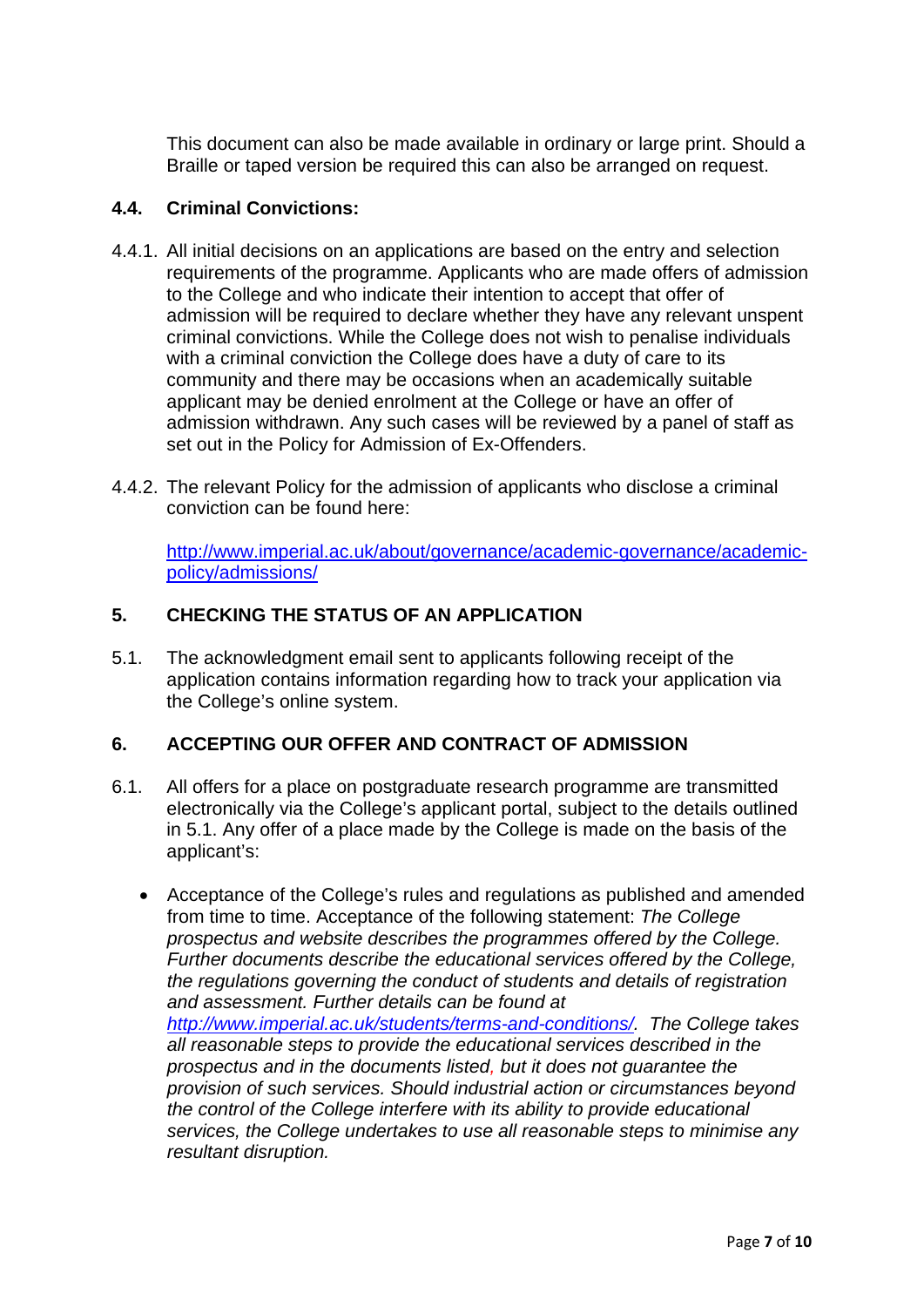- Payment of the fees required for the programme and any other fees for services offered by the College and accepted, such as accommodation.
- Ensuring that statements made in applying for entry are accurate, as the discovery of false statements or omissions may lead to the offer being withdrawn (or in the case of students registered, to their registration being terminated).

## **7. FEEDBACK TO UNSUCCESSFUL APPLICANTS**

7.1. The College receives a large number of applications for every place and, as entry is very competitive, it is unable to make offers to all applicants. The College acknowledges that it is important that unsuccessful applicants are informed as early as possible so that they can consider other options. We will provide feedback to all unsuccessful postgraduate applicants at their request, but we may not always be able to provide a level of specificity requested.

#### **7.2. When to request feedback:**

7.2.1. Feedback can only be requested during the application cycle in which the application was made.

#### **7.3. How to request feedback:**

7.3.1. Applicants should request feedback by emailing the appropriate department quoting their full name, College ID number and the programme applied for. Please note the College cannot provide feedback to third parties such as parents, guardians, teachers or referees without the express written permission of the applicant.

#### **7.4. How you will receive feedback:**

7.4.1. Feedback will be issued via an email (normally within 15 working days of a request being made).

#### **8. APPEALS AND COMPLAINTS**

8.1. Please note that you may not appeal against the academic or professional judgement of those making a decision but you may appeal the decision if you believe an administrative error has occurred in the processing of your application. For further information see: https://www.imperial.ac.uk/media/imperial-college/administration-and-supportservices/registry/academic-governance/public/academic-policy/complaintsfrom-applicants/Procedure-for-dealing-with-complaints-by-applicants.pdf

#### **9. APPLICANT CONDUCT**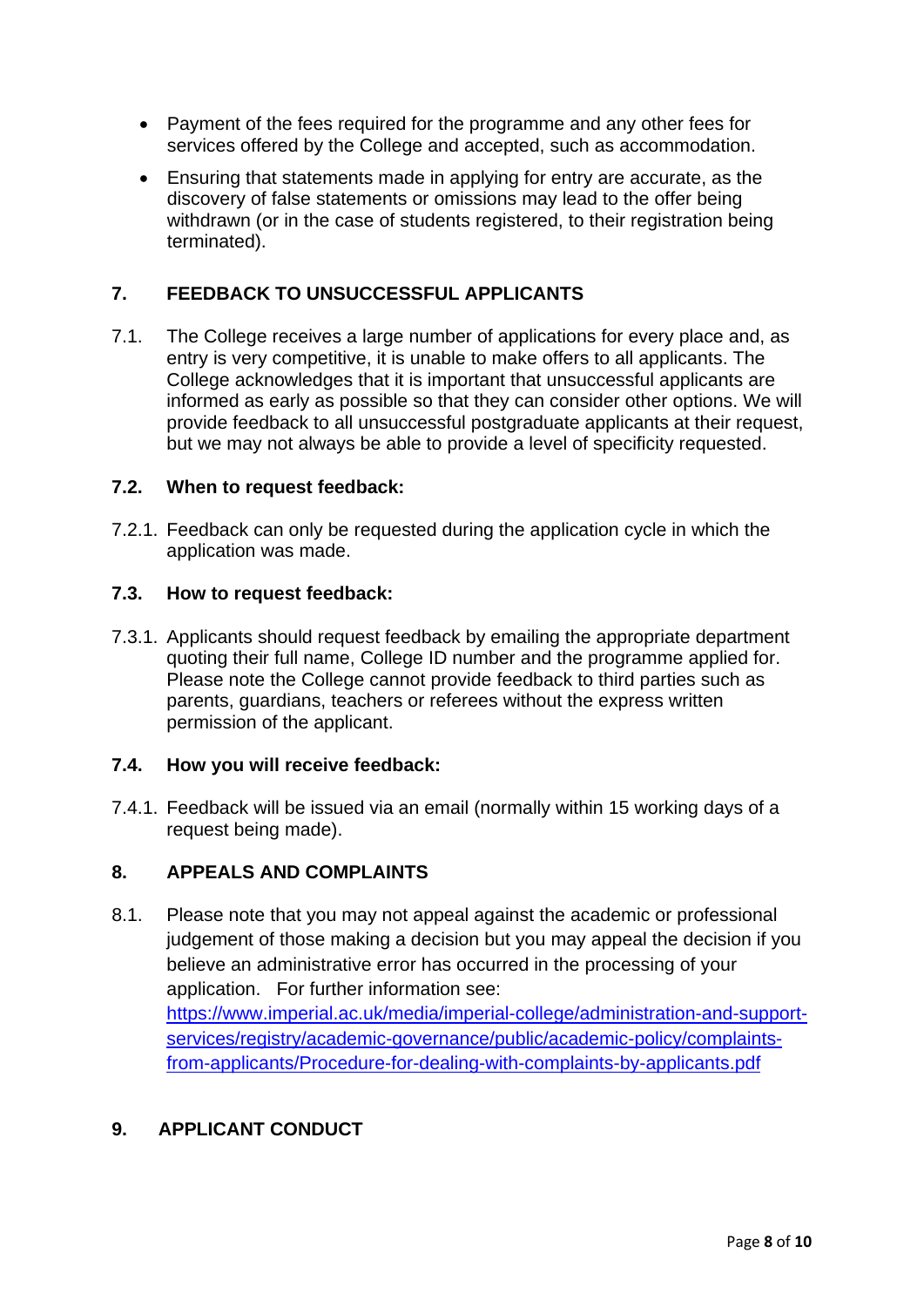9.1 The College is committed to ensuring that any and all interactions with our applicants are conducted in a professional, courteous and respectful manner in line with Imperial Expectations. The College will also expect applicants to conduct their interactions with the College and its community in line with these principles.

 The College will not tolerate inappropriate, offensive or abusive behaviour during the admission process or communications deemed to be malicious and that have the potential to bring the College's reputation into disrepute. Hostile or inappropriate behaviour, including excess levels of contact will be viewed seriously and may adversely affect the consideration of an applicant for admissions, an appeal or a complaint.

 The College will normally warn an applicant if their behaviour, communication or interactions are judged to be inappropriate prior to taking any further action, but may in extreme cases take action with no warning. Such actions may include rejecting an application made, or withdrawing an offer made. Conduct that constitutes a criminal offence may also be reported to relevant authorities.

# **10. DATA PROTECTION**

10.1 The College will process applicant data in line with the Privacy Notice for Students and Prospective Students, which can be access at: [https://www.imperial.ac.uk/media/imperial-college/administration-and-support](https://www.imperial.ac.uk/media/imperial-college/administration-and-support-services/registry/academic-governance/public/academic-policy/admissions/Privacy-notice.pdf)[services/registry/academic-governance/public/academic](https://www.imperial.ac.uk/media/imperial-college/administration-and-support-services/registry/academic-governance/public/academic-policy/admissions/Privacy-notice.pdf)[policy/admissions/Privacy-notice.pdf](https://www.imperial.ac.uk/media/imperial-college/administration-and-support-services/registry/academic-governance/public/academic-policy/admissions/Privacy-notice.pdf) and in accordance with any applicable data protection laws in England and Wales, including from 25 May 2018 the EU General Data Protection Regulation 2016/679 (GDPR). The College is the data controller of your personal data. The College has appointed a Data Protection Officer, who can be contacted via email at dpo@imperial.ac.uk, via telephone on 20 7594 3502 and via post at Imperial College London, Data Protection Officer, Faculty Building Level 4, London SW7 2AZ.

| Document title:               |   | Postgraduate Research Admissions Policy                                   |                                                      |
|-------------------------------|---|---------------------------------------------------------------------------|------------------------------------------------------|
| Version:                      | 4 | Date:                                                                     | 09/10/2019                                           |
| <b>Location and filename:</b> |   | R:\7.Quality Assurance \3. Policy Framework\2. Admissions, Registration & |                                                      |
|                               |   | Withdrawal\Postgraduate Research Admissions Policy                        |                                                      |
| Approved:                     |   | QAEC 15 March 2016 / noted Senate May 2016 / QAEC Oct 2018                |                                                      |
| <b>Effective from:</b>        |   | 2016-7                                                                    |                                                      |
| Originator:                   |   | Admissions                                                                |                                                      |
| <b>Contact for queries:</b>   |   | <b>Head of Admissions</b>                                                 |                                                      |
| <b>Cross References:</b>      |   | Policy for the recruitment of ex-offenders                                |                                                      |
|                               |   | <b>Applicant Complaints Policy</b>                                        |                                                      |
|                               |   |                                                                           | General and Academic Regulations                     |
|                               |   |                                                                           | Privacy Notice for Students and Prospective Students |
|                               |   | <b>Special Case Policy</b>                                                |                                                      |